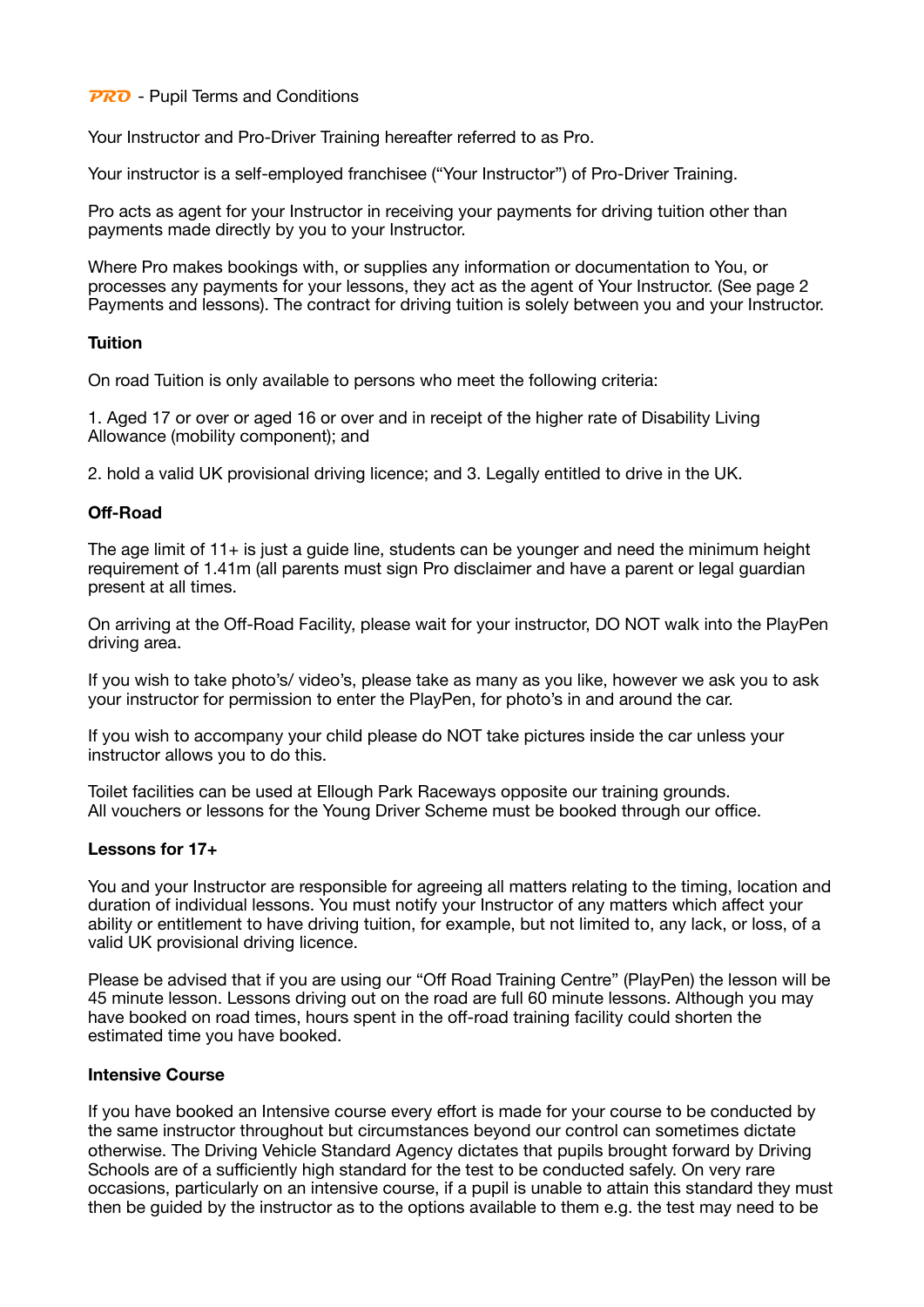postponed. However we emphasise again this is very rare occurrence and we look forward to a successful conclusion to any course booked.

**Please note** that once your course is booked, it is nigh impossible to change the course. If you should wish to change the dates and times arranged, you may forfeit the hours booked. **Tests** for other students (or yourself) take priority, in this case your course may need to be changed to accommodate the test. All intensive courses are non-refundable. If government regulations are introduced, the course will be rearranged at the earliest convenience.

## **Cancellation of Lessons**

If you or your Instructor wish to cancel a lesson a minimum of 48 hours prior notice should be given. If your Instructor cancels a lesson without giving this minimum period of notice your Instructor shall rearrange the lesson within the same week unless the tuition vehicle is off road for maintenance purposes or due to bad weather conditions. Cancellations by you must be made through the Customer Service Centre 01502 476255 or directly between you and your Instructor. If you do not give at least 48 hours notice of cancellation You could be charged for the lesson(s) concerned.

# **PLEASE READ OUR GUIDELINES ON THE COVID- 19 SAFETY PROCEDURES**

Please note that in the event of you having booked your driving test, the DVSA stipulate that you need to give three clear working days to cancel your test. This may mean that you may / will lose your DVSA test fee if your Instructor says you are not ready for test within this three day notice period.

# **Vouchers**

• Vouchers are valid for 6 months only and are **non-refundable** unless otherwise agreed in writing

with PRO.

• The vouchers are non-transferable unless agreed with PRO. Vouchers are subject to PRO cancellation policy (see cancellation of lessons above).

If government regulations are introduced, the voucher validity will be extended accordingly.

# **Payments and Lesson Bookings**

Payments will be accepted in:

(1) Cash directly to your Instructor. If you pay your Instructor directly by any method, you should obtain a receipt or an entry in your student record card. Please note that payments made directly to PRO will be passed on immediately to your instructor and that PRO accepts no liability for these payments once forwarded to your instructor.

(2) Payments made in cash, card or online over the phone to Pro direct are for Playpen or on road tuition and are non- refundable these can be cancelled and rearranged within the 48 hour cancellation period. These payments are sent directly to the relevant instructor and PRO will not be made liable for any payments received by your instructor.

Course bookings for Playpen and on road tuition are only refundable up to 3 weeks before course begin and will be paid by BACS transfer directly into the PRO Business Bank Account . If your course week is booked within that 3 week cancellation period then it is nigh impossible to rearrange block bookings i.e. Intensive Courses, as car and Instructor have blocked their diaries for you for this period. Cancellation within this period will only be accepted with a valid 'Sick Note' from your GP. Administration charges of £50 apply for refunds.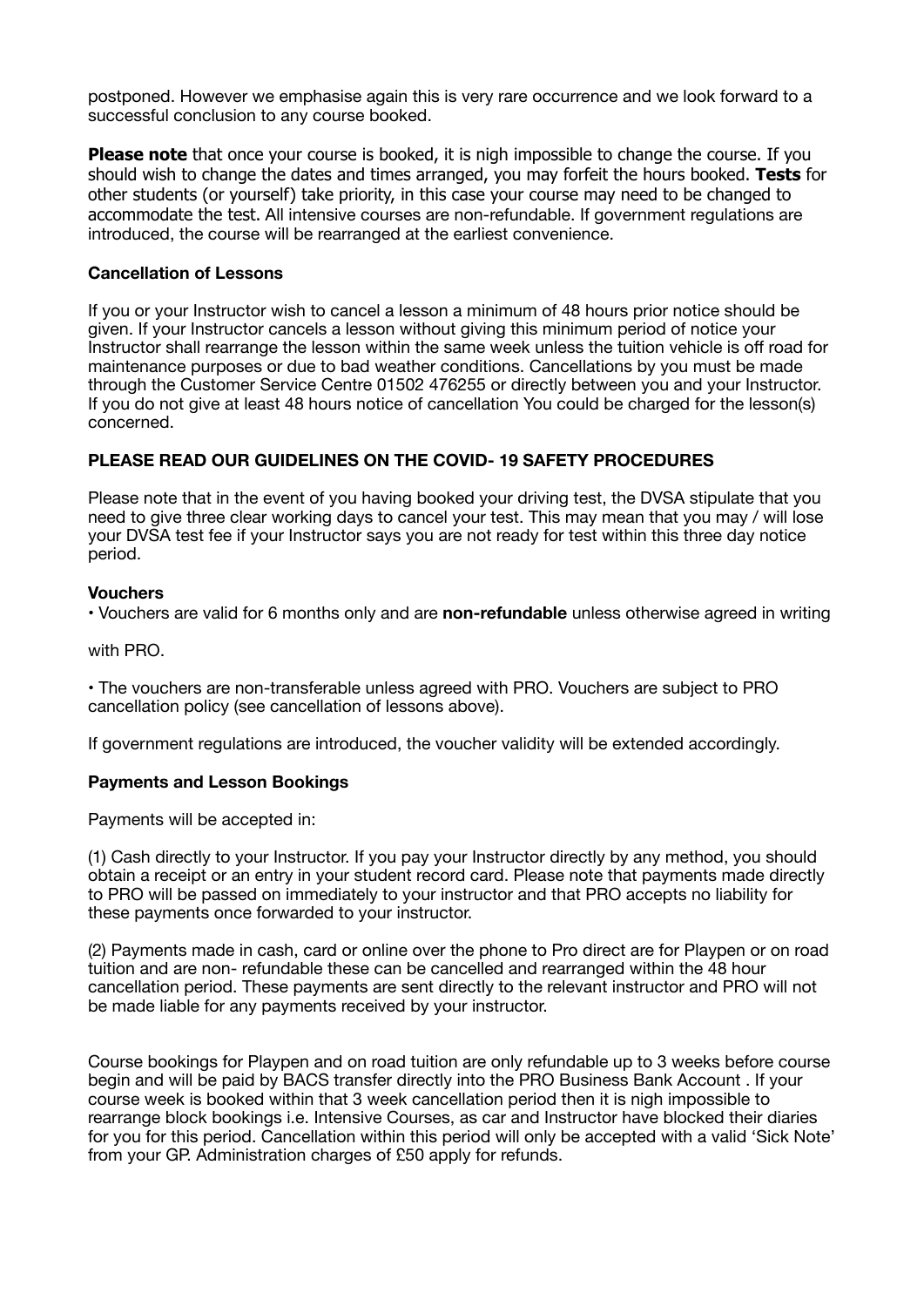(3) We DO NOT accept cheques Price Changes

We reserve the right to change the price of all our lessons from time to time. The cost of prepaid tuition is based on the lesson price in force at the time of booking and will be honoured for 12

months thereafter irrespective of any price increase that may occur between the date of booking and when the lessons are taken. Any unused lessons remaining after 12 months have elapsed shall have any lesson price increase applied prior to the lessons which shall become payable by You. Lesson prices are also subject to change following a change of tuition vehicle specification, instructor or location.

## **Special offers and discounts**

Pro presents a great range of offers and discounts to new and existing learner pupils on learning to drive and other related products. Pro reserves the right to introduce, (and to withdraw) special

offers from time to time. Introductory offers are only available to new learner pupils, cannot be used in conjunction with other offers and are not transferable.

# **Refund Policy and Warranty**

You are entitled to cancel your prepaid tuition at any time (for the provisions relating to the cancellation of individual lessons please see the "Cancellation of Lessons" above).

If you have not taken any lesson(s) at the time of cancellation, you will be entitled to a full refund of any amounts paid to Pro, subject to the below.

- If you have taken lesson(s) at the time of cancellation you will not be eligible for a refund on any block bookings. Remaining lessons will be honoured for a period of 6 months only. This applies from date of purchase.

- Where it is possible to do so, we will refund you using the same method you used to pay for your lessons when you made the payment. If for any reason we are unable to do this, we reserve the right to refund you by any other method we deem appropriate.

- Intensive Courses are exempt from refunds. Deposit payments are non-refundable once paid. Balance payments are also non-refundable once paid.

- We may request additional information from you to confirm your identity in order to comply with the Money Laundering Regulations 2007; we will also use this information to ensure adherence to our Merchant Operating Instructions for card collection facilities.

- Refunds may take up to 28 working days to reach you or your account.

- If you have paid your Instructor for the tuition you wish to cancel your Instructor will refund you adhering to the same principles as set out above.

# **Transferability of Lessons**

You cannot sell or transfer lessons which have been purchased in your name to any other person. Limitation of Liability

Your Instructor and Pro-Driver Training are not liable to You for any loss or damage caused where, and to the extent that:

- there is no breach of a legal duty owed to you by the relevant person or body;
- such loss or damage is not a reasonably foreseeable result of such a breach;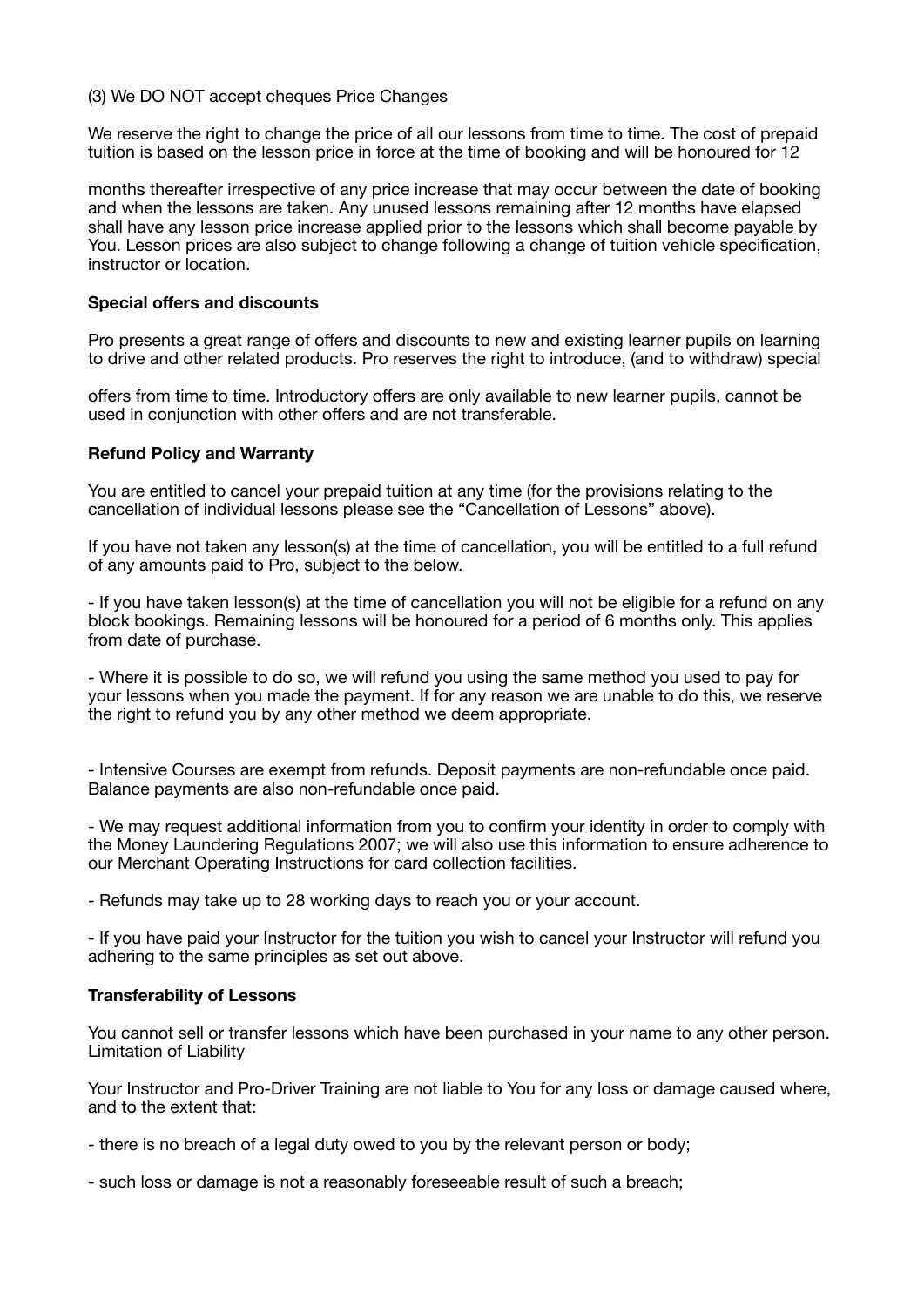- any such loss or damage, or increase in the same, results from any breach or omission to you. any such loss or damage results from circumstances or matters outside of the reasonable control of the relevant person or body.

- Your Instructor and Pro shall not, in any event, be liable for losses relating to any business interests you may have including, without limitation, lost profits, lost earnings, loss of opportunity or business or business interruption.

You are reminded that Pro-Driver Training is not a party to the contract for driving tuition itself, which is between you and your Instructor. This does not affect any liability that Pro may have for any loss or damage you may incur which is caused directly as a result of any breach (including negligence) by it or them of any legal duty owed by it or them to you.

Nothing in these Terms and Conditions will affect any statutory rights You may have as a consumer.

### **Insurance**

Your Instructor will carry the appropriate motor insurance, should you be involved in a collision as a learner driver whilst in control of driving the Instructor's tuition vehicle.

# **Law applying to Terms and Conditions**

These Terms and Conditions are governed by the laws of England and Wales and are subject to the non-exclusive jurisdiction of the English Courts.

# **Complaints Procedure**

- If You have any concerns or complaints about any part of Your driving tuition which cannot be resolved with Your Instructor, please contact our office on 01502 476255.

### Customer Care

Your contract is between You and Your Instructor. In the rare event of any problem arising, You should resolve this with your instructor immediately. We recommend no further lessons are taken until the matter is resolved. In the unlikely event that you are unable to reach a satisfactory conclusion, we will be happy to investigate further until the matter is resolved. Please note that we will require evidence of any financial transactions and lesson times before we are able to investigate. Therefore, it is imperative that your driver record (provided to you by your Instructor) details are kept accurate and up to date. Should you require us to investigate any matter, please contact Lesley on: 01502 476255

### **Data protection notice, you and your data.**

We at Pro driver training will use your information for administration, customer services and for profiling your purchasing preferences. We will disclose your information to our services providers (instructors) for these purposes. We may keep your information for a reasonable period to contact you about our services but only until you have passed your driving test. We may share information with the DVSA if you wish us to book or change your test but never with organisations who have nothing to do with our industry. With your permission we may use your photograph on our Social Media page and Website. We may contact you by mail, telephone, fax, SMS or email to let you know about any goods, services or promotions which may be of interest to you.

Please contact us if you do not wish to receive such information from us or do not wish us to use your photograph as stated. To contact us please telephone the main office number on: 01502 476255. If you do not contact us we will take it that you have given us your permission to process your sensitive personal data.You have the right to ask for a copy of this sheet for your own information and correct any inaccuracies.